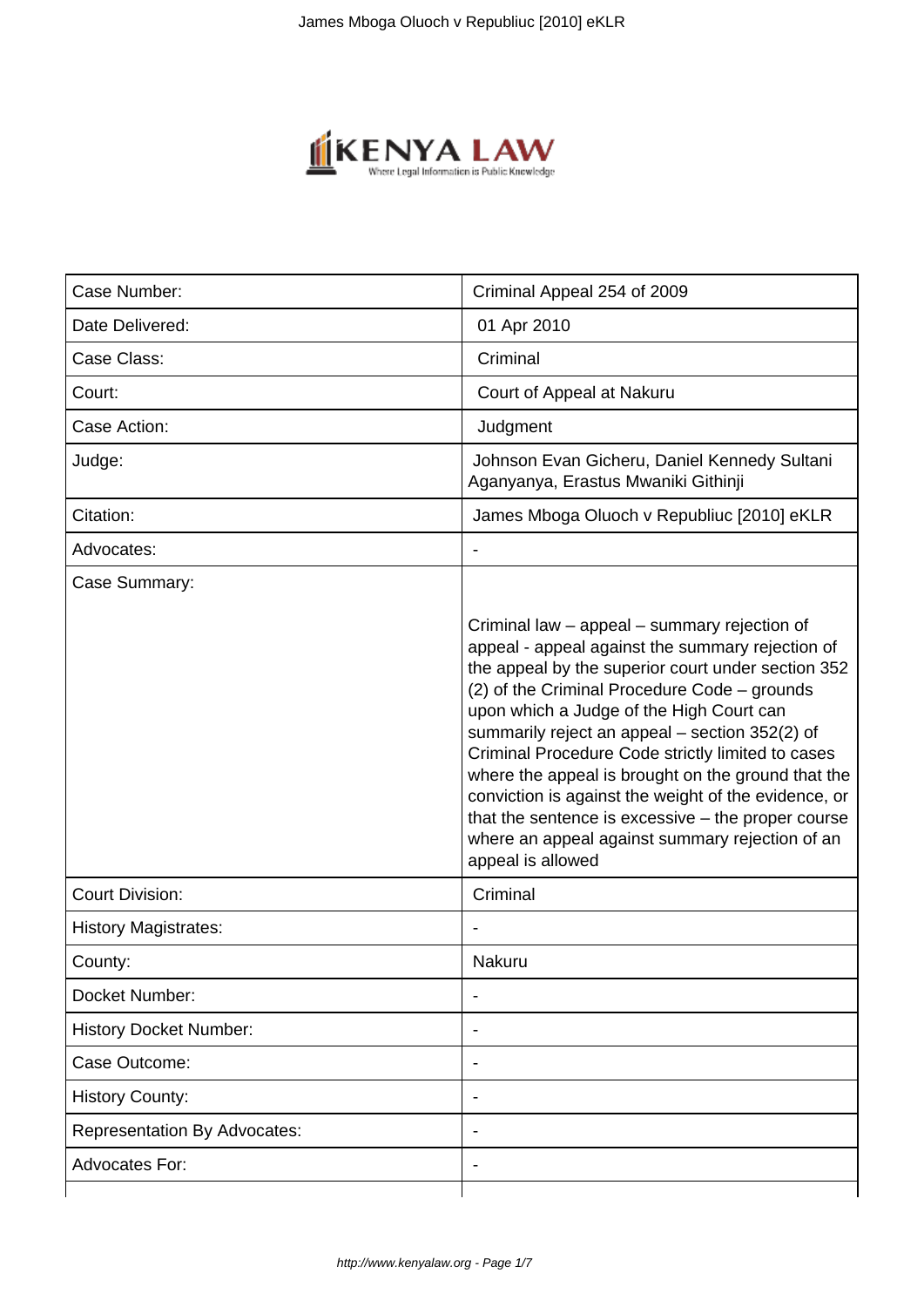# James Mboga Oluoch v Republiuc [2010] eKLR

| Advocates Against:                                                                                                                                     |  |
|--------------------------------------------------------------------------------------------------------------------------------------------------------|--|
| I Sum Awarded:                                                                                                                                         |  |
| The information contained in the above segment is not part of the judicial opinion delivered by the Court. The metadata has been prepared by Kenya Law |  |

as a guide in understanding the subject of the judicial opinion. Kenya Law makes no warranties as to the comprehensiveness or accuracy of the information.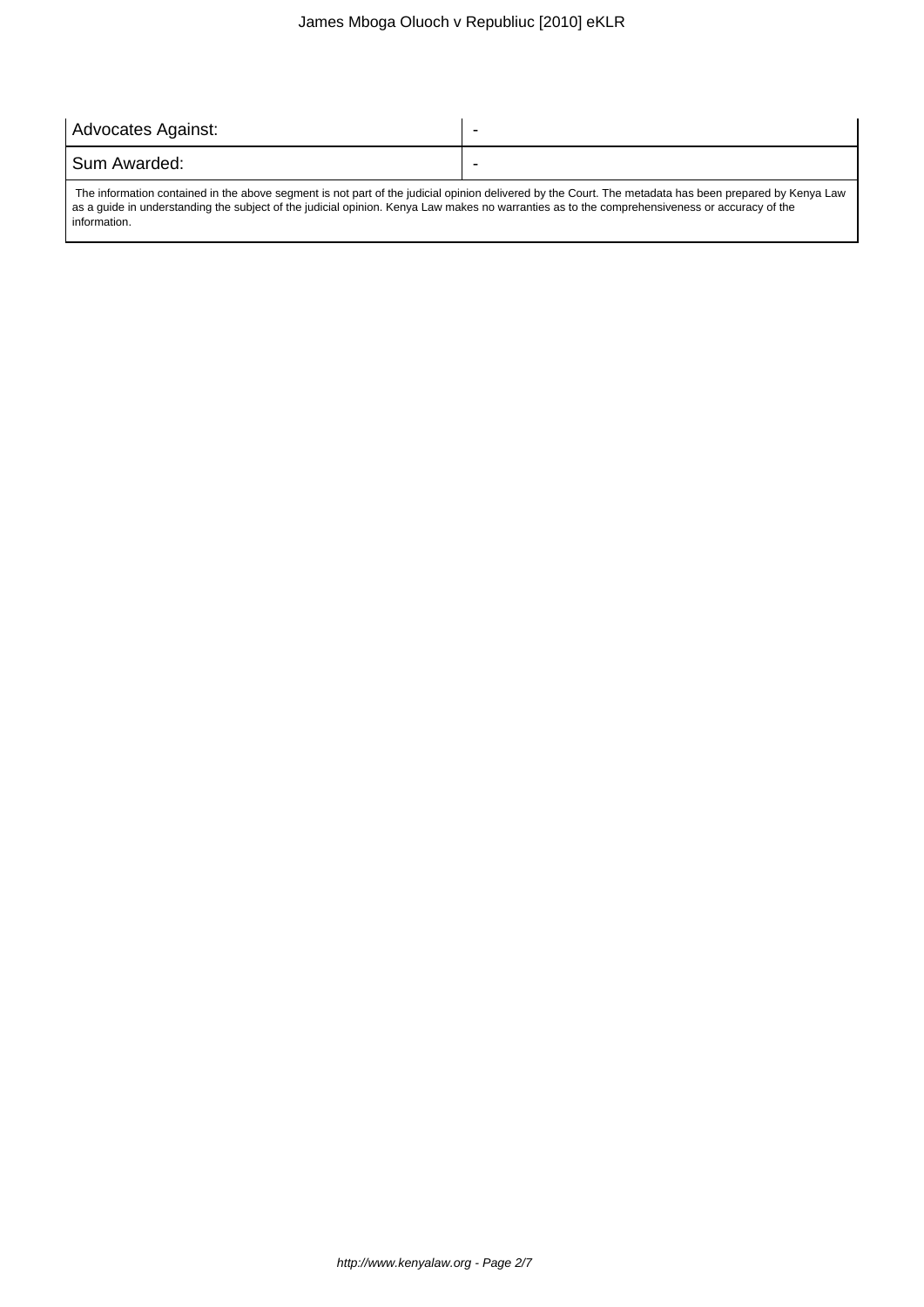James Mboga Oluoch v Republiuc [2010] eKLR

# **IN THE COURT OF APPEAL OF KENYA**

# **AT NAKURU**

## **Criminal Appeal 254 of 2009**

### **BETWEEN**

**JAMES MBOGA OLUOCH .......….…... APPELLANT**

**AND**

 **REPUBLIC ……………………………. RESPONDENT**

**(Appeal from an order of the High Court of Kenya at Kericho (Ang'awa, J.) dated 6th October, 2009**

**in**

**H.C.CR.A. NO. 43 OF 2009)**

**\*\*\*\*\*\*\*\*\*\*\*\*\*\*\*\*\*\***

### **JUDGMENT OF THE COURT**

The appellant, formerly a police officer based at Ongata Rongai police station in Kajiado District, was on  $5^{\text{th}}$ August, 2009 convicted by Senior Principal Magistrate at Kericho of the offence of stealing contrary to **section 275** of the Penal Code and sentenced to two (2) years imprisonment.

Being dissatisfied with the judgment, he on  $10^{th}$  August, 2009 filed Criminal Appeal No. 43 of 2009 in the High Court of Kenya at Kericho against conviction and sentence. The petition of appeal contained nine grounds of appeal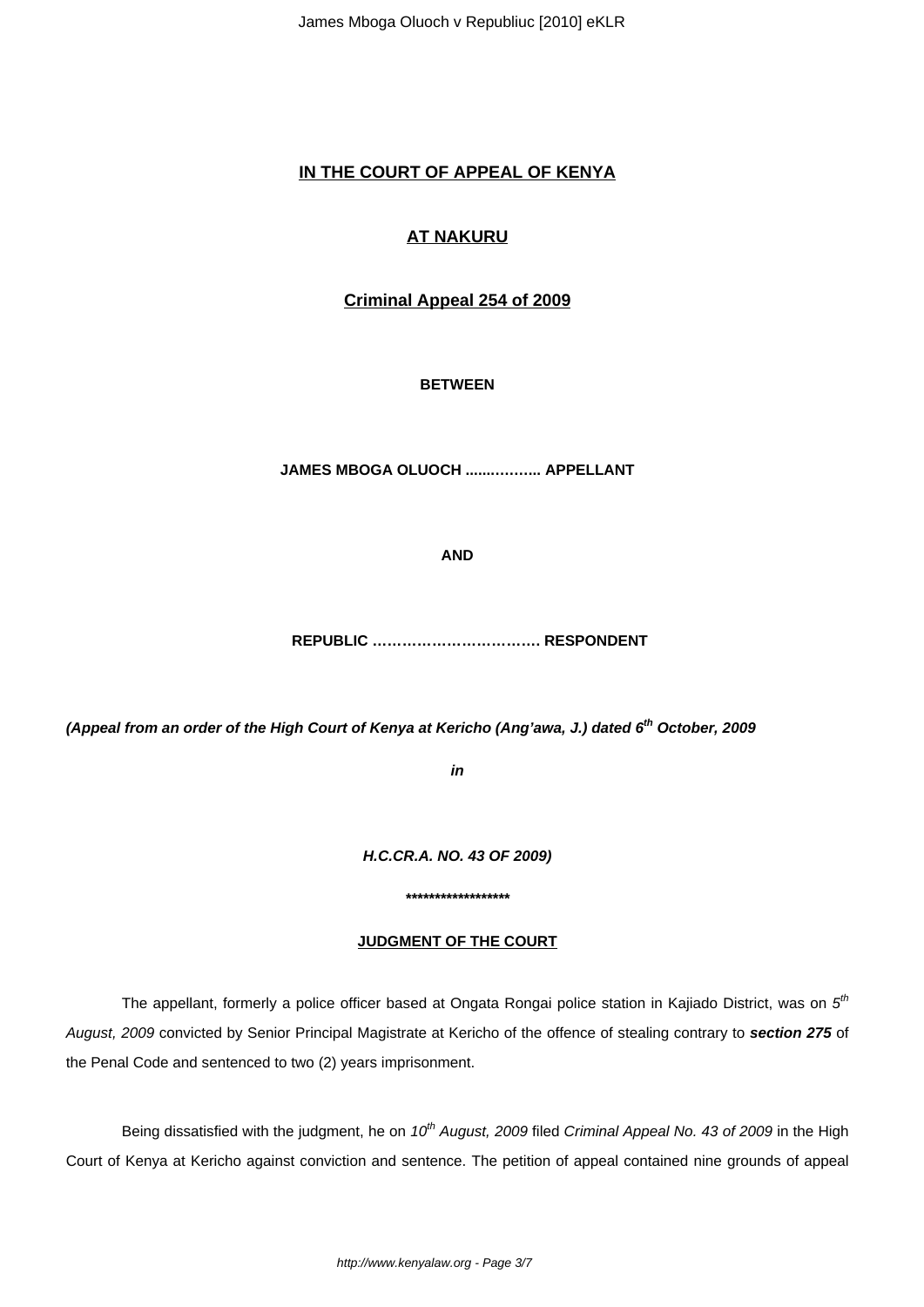namely:-

- **"1. The learned trial magistrate erred in law and in fact in convicting the appellant on a defective charge sheet.**
- **2. The learned trial magistrate misdirected himself in evaluating the evidence on record.**
- **3. The appellant conviction was against the weight of the evidence on record.**
- **4. The learned trial magistrate erred in law and in fact in imposing a higher burden of proof against the appellant requiring him to prove his case beyond reasonable doubt.**
- **5. The learned trial magistrate erred in law in fact in failing to find that the prosecution witnesses' testimonies/evidence were contradictory and could not sustain the charge and the subsequent conviction.**
- **6. The learned trial magistrate erred in law and in fact in finding that the prosecution had proved its case beyond reasonable doubt.**
- **7. The learned trial magistrate erred in law and in fact in nursing a formed opinion against the appellant.**
- **8. The learned trial magistrate erred in law and in fact in failing to record evidence and submissions that favoured the appellant's case.**
- **9. The learned trial magistrate erred in law and in fact in failing to discern that the evidence given by the prosecution was tainted with elements of bad faith."**

However, on 6<sup>th</sup> October, 2009, his appeal was summarily rejected by the superior court (Ang'awa, J.) under **section 352 (2)** of the Criminal Procedure Code (C.P.C.).

This appeal is against the summary rejection of the appeal by the superior court and the main ground of appeal states that the superior court misdirected itself on legal principles pertaining to rejection of appeals to the prejudice of the appellant.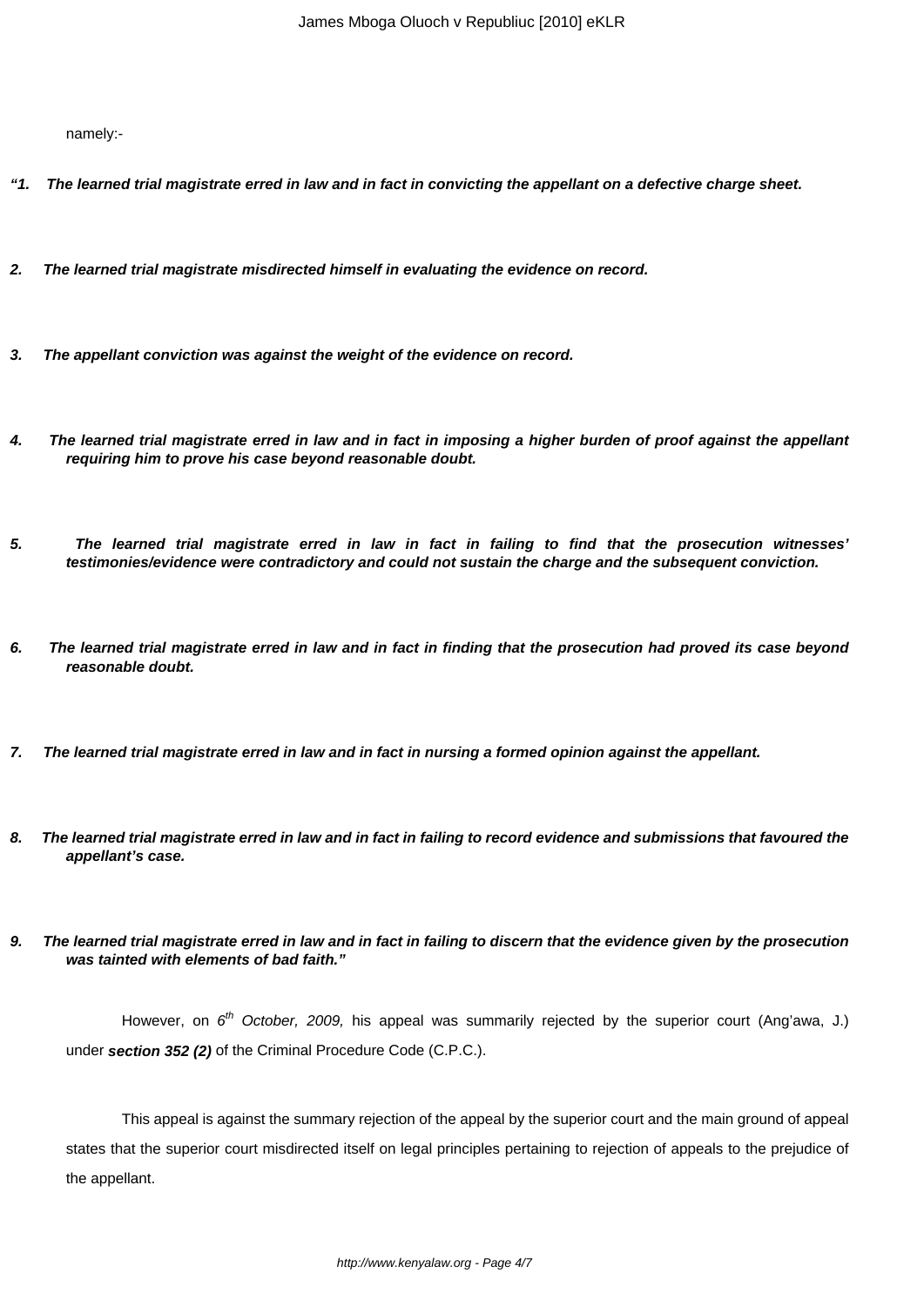Mr. Ondieki, learned counsel for the appellant, submitted at the hearing of the appeal that the petition of appeal contained nine grounds of appeal some of them raising legal issues and that where an appeal raises legal issues, the appeal cannot be rejected summarily. He relied on this Court's decision in **Momanyi v. Republic [2004] 2 KLR 136**.

Mr. Mugambi, learned State Counsel, on his part conceded the appeal.

By **section 352(2),** Criminal Procedure Code, a Judge of the High Court is authorized to reject an appeal summarily where the appeal is brought on the ground that:

**"………………...the conviction is against the weight of evidence, or that the sentence is excessive, and it appears to a judge that the evidence is sufficient to support the conviction and that there is no material in the circumstances of the case which could raise a reasonable doubt, whether the conviction was right or lead him to the opinion that the sentence ought to be reduced."**

Although the exercise of the power of summary rejection under **section 352(2)** of Criminal Procedure Code is strictly limited to cases where the appeal is brought on the ground that the conviction is against the weight of the evidence, or that the sentence is excessive as held in **Aggrey v. Republic [1983] KLR 649**, it is not a prerequisite that for an appeal to fall within the ambit of **section 352(2)** Criminal Procedure Code the petition should expressly use those specific words. It is sufficient if the substance of the grounds of appeal clearly indicate that the conviction is against the weight of evidence. That was clearly stated by this Court in **Osongo & Another v. Republic [1972] EA 170** where the Court said in part at page 171 **para F**:-

#### "**………. What the judge of the High Court was to do, ……. is to look at the substance of the grounds of appeal and that if, fairly looked at, they amount to no more than a submission that the conviction is against the weight of evidence and the judge is satisfied that the evidence is sufficient and that there is material raising a reasonable doubt that the conviction was right, he may summarily dismiss the appeal."**

We have studied the grounds of appeal in the petition of appeal filed in the superior court. We are satisfied that, in addition to the complaint that the conviction was against the weight of evidence, the appellant raised several points of law such as the legality of the conviction based on defective charge; failure by the trial magistrate to evaluate the evidence, shifting of burden of proof and the issue of bias on the part of the trial magistrate.

 Those points of law fall outside the ambit of **section 352(2)** of Criminal Procedure Code and, the learned State Counsel has quite correctly conceded the appeal.

Mr. Ondieki has asked us to acquit the appellant. However, the proper course where an appeal against summary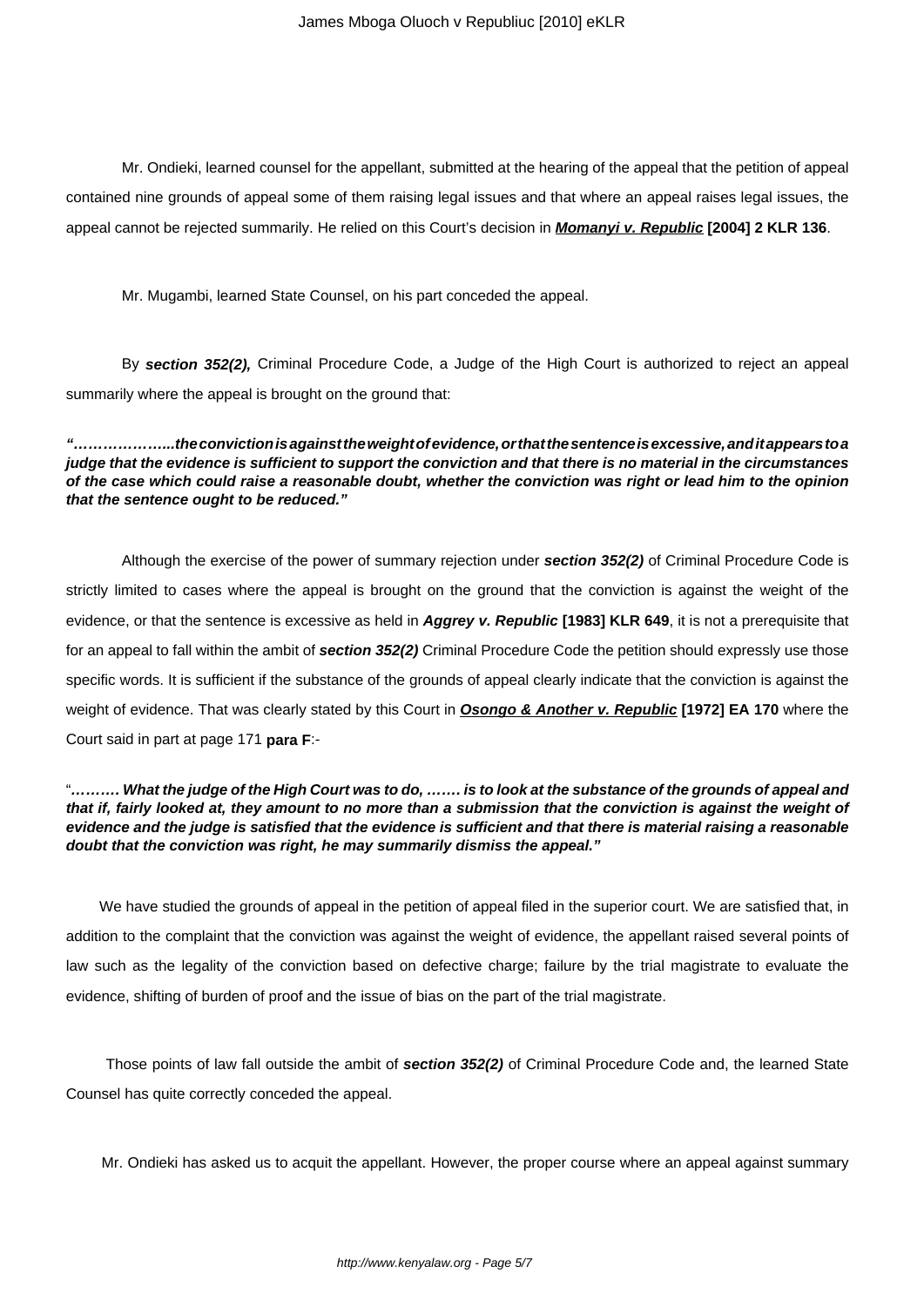rejection of an appeal is allowed is to remit the appeal to the High Court for admission to hearing (see **Aggrey v. Republic** (supra), page **651 para 1.)**

We are of the view that remission is the appropriate order in the circumstances of the case.

For those reasons, we allow the appeal, set aside the order of the superior court dated  $6<sup>th</sup>$  October, 2009 rejecting the appeal summarily and in lieu thereof order that the appeal be admitted to hearing on a priority basis.

**Dated and delivered at Nakuru this 1st day of April, 2010.**

**J.E. GICHERU**

**……………….**

**CHIEF JUSTICE**

**E.M. GITHINJI**

**…………………**

**JUDGE OF APPEAL**

**D.K.S. AGANYANYA**

**…………………**

**JUDGE OF APPEAL**

I certify that this is

a true copy of the original.